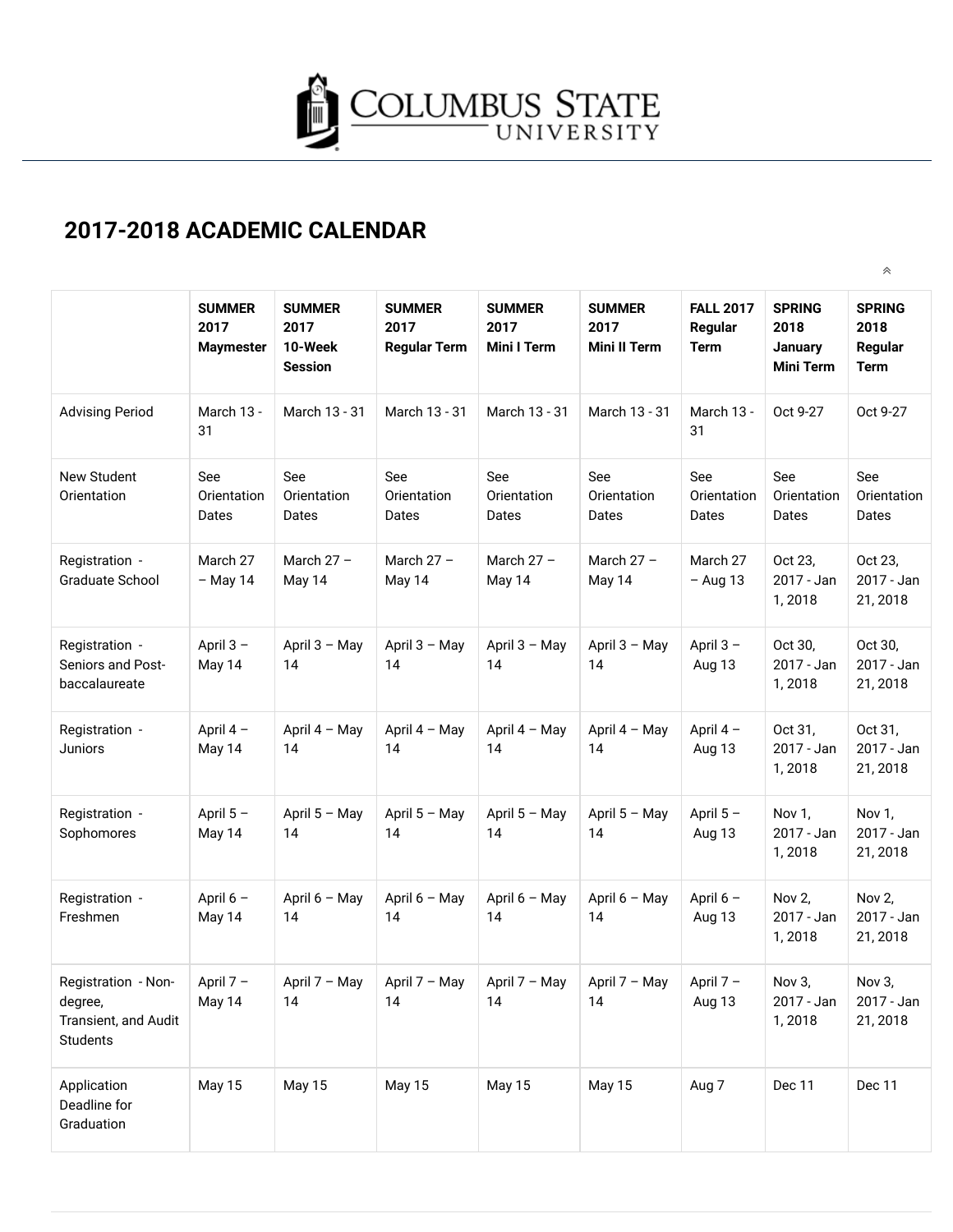|                                                                                    | <b>SUMMER</b><br>2017<br><b>Maymester</b> | <b>SUMMER</b><br>2017<br>10-Week<br><b>Session</b>                    | <b>SUMMER</b><br>2017<br><b>Regular Term</b> | <b>SUMMER</b><br>2017<br><b>Mini I Term</b>                    | <b>SUMMER</b><br>2017<br><b>Mini II Term</b> | <b>FALL 2017</b><br>Regular<br><b>Term</b>             | <b>SPRING</b><br>2018<br>January<br><b>Mini Term</b> | <b>SPRING</b><br>2018<br>Regular<br><b>Term</b> |
|------------------------------------------------------------------------------------|-------------------------------------------|-----------------------------------------------------------------------|----------------------------------------------|----------------------------------------------------------------|----------------------------------------------|--------------------------------------------------------|------------------------------------------------------|-------------------------------------------------|
| Schedule Change,<br>Drop/Add (100%<br>Refund)                                      | May 15                                    | <b>May 15</b>                                                         | June 12-13                                   | May 15-16                                                      | June 21-22                                   | Aug 14-18                                              | Jan 2                                                | Jan 22-26                                       |
| Deadline to<br>Withdraw with a<br>WP (See Withdrawal<br>Dates for short-<br>terms) | May 21                                    | May 30                                                                | June 22                                      | <b>May 25</b>                                                  | July 5                                       | Sept 7                                                 | Jan 8                                                | Feb 16                                          |
| Census One Date                                                                    | July 8                                    | July 8                                                                | July 8                                       | July 8                                                         | July 8                                       | Oct 7                                                  | Feb 22                                               | Feb 22                                          |
| Census Two Date                                                                    | July 15                                   | July 15                                                               | July 15                                      | July 15                                                        | July 15                                      | <b>Oct 14</b>                                          | March 3                                              | March <sub>3</sub>                              |
| Holiday (no<br>classes)                                                            | <b>May 29</b><br>Memorial<br>Day          | <b>May 29</b><br><b>Memorial Day</b><br>July 4<br>Independence<br>Day | July 4<br>Independence<br>Day                | May 29<br><b>Memorial Day</b><br>July 4<br>Independence<br>Day | July 4<br>Independence<br>Day                | Sept 4<br>Labor Day<br>Nov 19-26<br><b>Fall Break</b>  | <b>Jan 15</b><br><b>MLK</b><br>Holiday               | Mar 17-23<br>Spring<br><b>Break</b>             |
| Classes Begin                                                                      | <b>May 15</b>                             | <b>May 15</b>                                                         | June 12                                      | May 15                                                         | June 21                                      | Aug 14                                                 | Jan 2                                                | Jan 22                                          |
| Midterm<br>Exams (See Grades<br>by Terms for short-<br>terms)                      | May 23                                    | June 16                                                               | July 5                                       | May 31                                                         | July 10                                      | Oct 3-5                                                | Jan 9                                                | Mar 8-9,<br>12                                  |
| Midterm Grades<br>Due (See Grades by<br>Terms for short-<br>terms)                 | <b>May 25</b>                             | June 2                                                                | July 10                                      | June 5                                                         | July 12                                      | Oct 9                                                  | Jan 11                                               | Mar 14                                          |
| <b>Classes End</b>                                                                 | June 2                                    | July 21                                                               | July 27                                      | June 19                                                        | July 26                                      | Nov 30 TR<br>classes<br>Dec 4<br><b>MWF</b><br>classes | Jan 19                                               | Day of<br>scheduled<br>final exam               |
| <b>Study Day</b>                                                                   | N/A                                       | N/A                                                                   | N/A                                          | N/A                                                            | N/A                                          | Dec 5                                                  | N/A                                                  | May 7                                           |
| <b>Final Exams</b>                                                                 | June 5                                    | July 21                                                               | July 31-Aug 3                                | June 20                                                        | July 27                                      | Dec 6-9, 11                                            | Jan 20                                               | May 8-12,<br>14                                 |
| Grades are<br>Due (See Grades by<br>Terms for short-<br>terms)                     | June 7<br>by 12:00<br>p.m.                | Aug 7<br>by 12:00 p.m.                                                | Aug 7<br>by 12:00 p.m.                       | Aug 7<br>by 12:00 p.m.                                         | Aug 7<br>by 12:00 p.m.                       | Dec 13<br>by 12:00<br>p.m.                             | Jan 23                                               | May 16<br>by 12:00<br>p.m.                      |
| Grades are Official                                                                | Aug 10                                    | Aug 10                                                                | Aug 10                                       | Aug 10                                                         | Aug 10                                       | Jan 2,<br>2018                                         | May 21                                               | May 21                                          |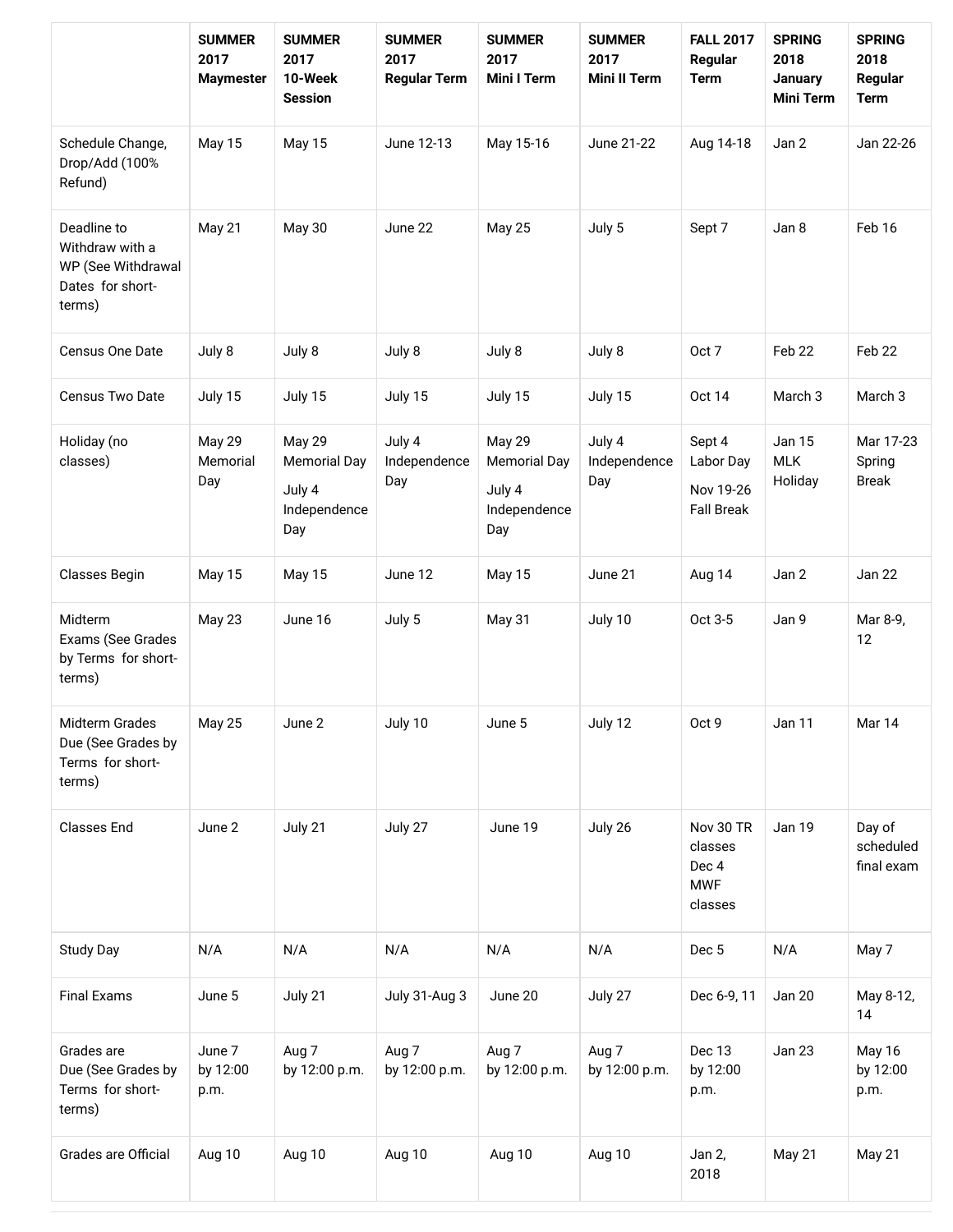|            | <b>SUMMER</b><br>2017<br><b>Maymester</b> | <b>SUMMER</b><br>2017<br>10-Week<br><b>Session</b>                                                                                                                                                                                                                                                                                                   | <b>SUMMER</b><br>2017<br><b>Regular Term</b> | <b>SUMMER</b><br>2017<br>Mini I Term | <b>SUMMER</b><br>2017<br><b>Mini II Term</b> | <b>FALL 2017</b><br>Regular<br>Term | <b>SPRING</b><br>2018<br>January<br><b>Mini Term</b> | <b>SPRING</b><br>2018<br>Regular<br>Term                                   |
|------------|-------------------------------------------|------------------------------------------------------------------------------------------------------------------------------------------------------------------------------------------------------------------------------------------------------------------------------------------------------------------------------------------------------|----------------------------------------------|--------------------------------------|----------------------------------------------|-------------------------------------|------------------------------------------------------|----------------------------------------------------------------------------|
| Graduation |                                           | <b>Fall Graduation Ceremonies:</b><br>College of the Arts and College of Business - Friday, December 15, 2017 at 4:00pm<br>College of Education and Health Professions - Saturday, December 16, 2017 at 10:00am<br>College of Letters and Sciences - Saturday, December 16, 2017 at 3:00pm<br>All ceremonies will be held at the CSU Lumpkin Center. |                                              |                                      |                                              |                                     |                                                      | <b>Spring Graduation</b><br><b>Ceremonies:</b><br>May 18 & 19, 2018 - time |

 $\triangle$  Return to Top

## 2017-2018 ADMISSION, FINANCIAL AID, AND PAYMENT DEADLINE CALENDAR

|                                                               | <b>SUMMER</b><br>2017<br><b>Maymester</b>                             | <b>SUMMER</b><br>2017<br>10-Week<br><b>Session</b>             | <b>SUMMER</b><br>2017<br>Regular<br><b>Term</b>                 | <b>SUMMER</b><br>2017<br>Mini I<br><b>Term</b>                 | <b>SUMMER</b><br>2017<br>Mini II<br><b>Term</b>                 | <b>FALL 2017</b><br>Regular<br><b>Term</b>                       | <b>SPRING</b><br>2018<br><b>January</b><br><b>Mini Term</b>           | <b>SPRING</b><br>2018<br>Regular<br><b>Term</b>                        |
|---------------------------------------------------------------|-----------------------------------------------------------------------|----------------------------------------------------------------|-----------------------------------------------------------------|----------------------------------------------------------------|-----------------------------------------------------------------|------------------------------------------------------------------|-----------------------------------------------------------------------|------------------------------------------------------------------------|
| Admissions<br><b>Application Deadline</b>                     | April 15                                                              | April 15                                                       | April 15                                                        | April 15                                                       | April 15                                                        | June 30                                                          | <b>Nov 30</b>                                                         | <b>Nov 30</b>                                                          |
| <b>Admission Document</b><br>Deadline                         | April 30                                                              | April 30                                                       | April 30                                                        | April 30                                                       | April 30                                                        | July 15                                                          | Dec 11                                                                | Dec 11                                                                 |
| <b>Financial Aid Priority</b><br><b>Processing Deadline</b>   | March 13                                                              | March 13                                                       | March 13                                                        | March 13                                                       | March 13                                                        | March 13                                                         | Oct 30                                                                | Oct 30                                                                 |
| Pell Grant payments<br>based on enrollment<br>as of this date | <b>TBD</b>                                                            | <b>TBD</b>                                                     | June 14                                                         | <b>TBD</b>                                                     | <b>TBD</b>                                                      | August 19                                                        | January 2                                                             | January 26                                                             |
| Fee Payment Deadline                                          | <b>May 16</b><br>(balance<br>due for<br>entire<br>summer<br>semester) | May 16<br>(balance<br>due for<br>entire<br>summer<br>semester) | June 14<br>(balance<br>due for<br>entire<br>summer<br>semester) | May 16<br>(balance<br>due for<br>entire<br>summer<br>semester) | June 14<br>(balance<br>due for<br>entire<br>summer<br>semester) | August 18<br>(balance<br>due for the<br>entire fall<br>semester) | January 2<br>(balance<br>due for the<br>entire<br>spring<br>semester) | January 26<br>(balance<br>due for the<br>entire<br>spring<br>semester) |
| <b>Pro-Rated Partial</b><br>Refund<br>(Total Withdrawal)      | See Chart                                                             | See Chart                                                      | See Chart                                                       | See Chart                                                      | See Chart                                                       | See Chart                                                        | See Chart                                                             | See Chart                                                              |
|                                                               |                                                                       |                                                                |                                                                 |                                                                |                                                                 |                                                                  |                                                                       |                                                                        |